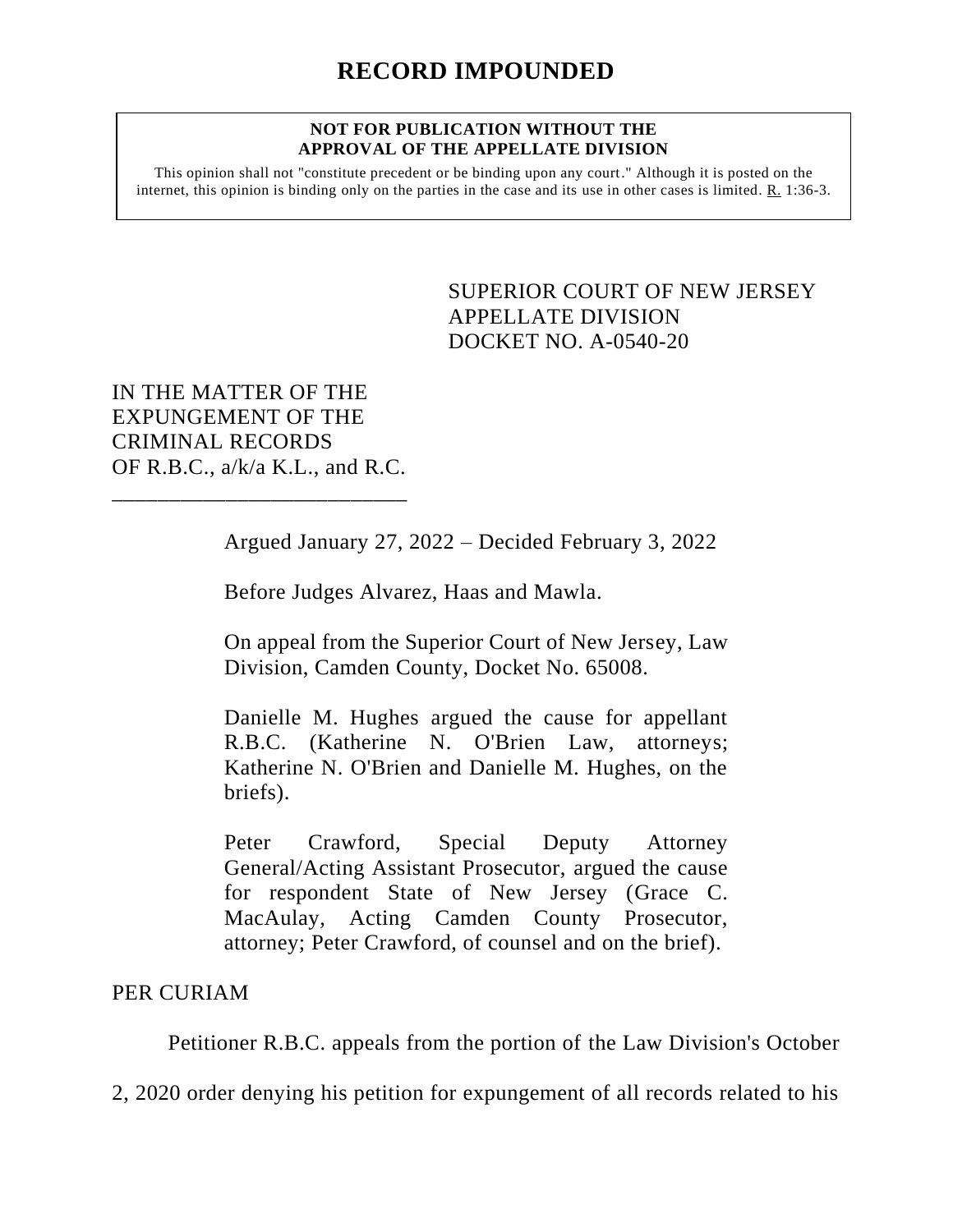six convictions for municipal ordinance violations. Because the trial court did not make adequate findings of fact and conclusions of law in connection with this ruling, we vacate this portion of the order and remand for further proceedings consistent with this opinion.

We begin by summarizing a trial court's obligations to apprise the parties of the grounds for its decisions. In addition to entering a written order at the conclusion of a matter, "[t]he court shall, by an opinion or memorandum decision, either written or oral, find the facts and state its conclusions of law thereon in all actions tried without a jury, [and] on every motion decided by a written order that is appealable as of right  $\dots$ ." R. 1:7-4(a); see also State v. Thompson, 405 N.J. Super. 163, 172 (App. Div. 2009) (holding "[a]t the conclusion of the hearing, the [court] is to make specific fact findings as required by Rule 1:7-4(a) and state [its] conclusions of law.").

While a court may not need to issue a lengthy written opinion or deliver an hour-long oral ruling to meet this requirement in every case, the court must always state what facts formed the basis of its decision, and then weigh and evaluate those facts in light of the governing law "to reach whatever conclusion may logically flow from" those facts. Slutsky v. Slutsky, 451 N.J. Super. 332, 357 (App. Div. 2017). Because justice requires no less, "[a]ll conclusions must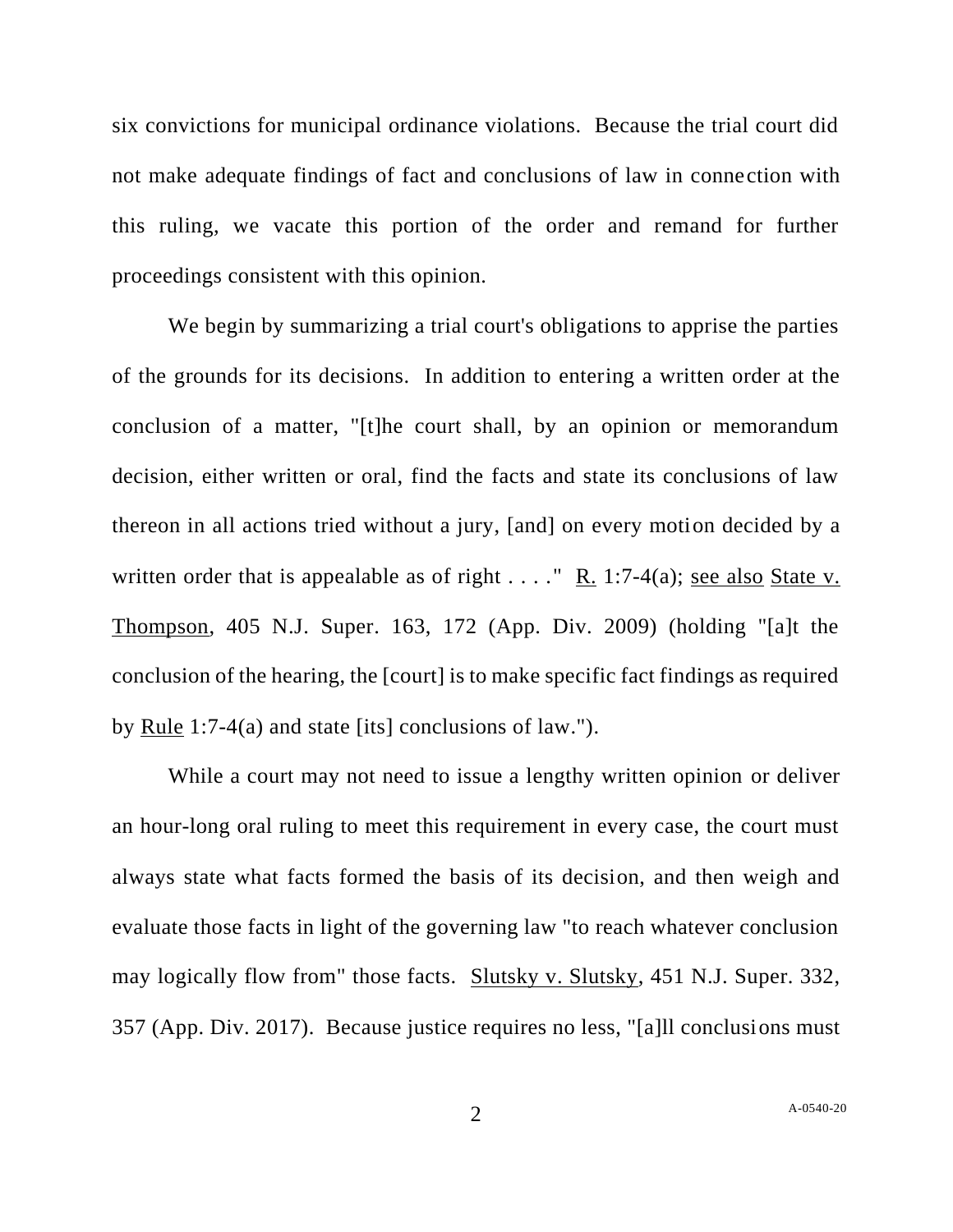be supported." Ibid. "Anything less is a 'disservice to the litigants, the attorneys, and the appellate court.'" Thompson, 405 N.J. Super. at 172 (quoting Curtis v. Finneran, 83 N.J. 563, 570 (1980)).

In sum, "[m]eaningful appellate review is inhibited unless the [trial court] sets forth the reasons for [its] opinion." Strahan v. Strahan, 402 N.J. Super. 298, 310 (App. Div. 2008) (quoting Salch v. Salch, 240 N.J. Super. 441, 443 (App. Div. 1990)). Unfortunately, the trial court's ruling in this case did not satisfy these requirements.

Petitioner completed a term of special probation in the New Jersey Drug Court Program<sup>1</sup> on February 23, 2016. N.J.S.A. 2C:35-14 $(m)(5)$  permits a Drug Court graduate to "seek an expungement of all records and information relating to all arrests, detentions, convictions, and proceedings for any offense enumerated in Title 2C of the New Jersey Statutes that existed at the time of discharge from special probation . . . ."

On November 13, 2019, petitioner filed a petition to expunge the records relating to eighteen prior convictions that occurred between March 2000 and December 2013. Twelve of these convictions were for Title 2C offenses. In the

<sup>&</sup>lt;sup>1</sup> Effective January 1, 2022, the New Jersey Drug Court Program was renamed the New Jersey Recovery Court Program to better reflect its primary goal.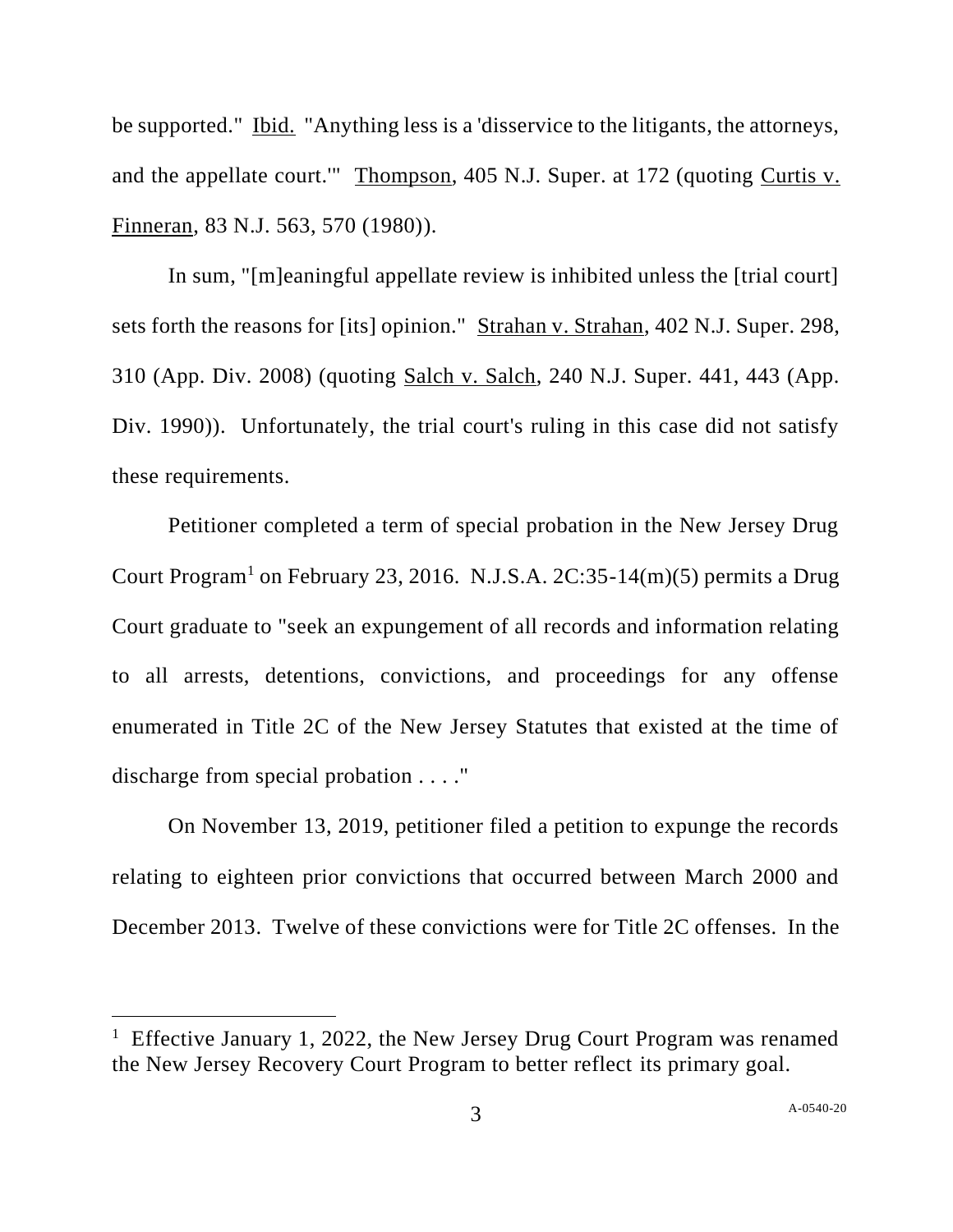remaining six cases, the State initially charged petitioner with committing a Title 2C offense. However, the State later downgraded the Title 2C charge in each case to a municipal ordinance violation and petitioner pled guilty to the municipal ordinance violation.

On January 21, 2020, the Assistant Prosecutor (AP) sent a letter to the trial court objecting to petitioner's request to expunge the records relating to the municipal ordinance convictions. The letter, which was in the form of a checklist, cited N.J.S.A. 2C:35-14(m)(5) and stated, "Municipal Ordinances are not eligible for Expungement under the Drug Court Exception." The letter did not provide any additional information concerning the State's objection.

Petitioner's attorney responded by submitting a letter brief to the court. In the brief, the attorney argued that a conviction for a downgraded charge is related to an arrest for an offense enumerated in Title 2C as set forth in N.J.S.A.  $2C:35-14(m)(5)$ . Thus, the attorney asserted that because petitioner was initially arrested and charged with a Title 2C offense, all of the records relating to that arrest and charge, including any subsequent municipal convictions for a downgraded offense, were eligible for expungement.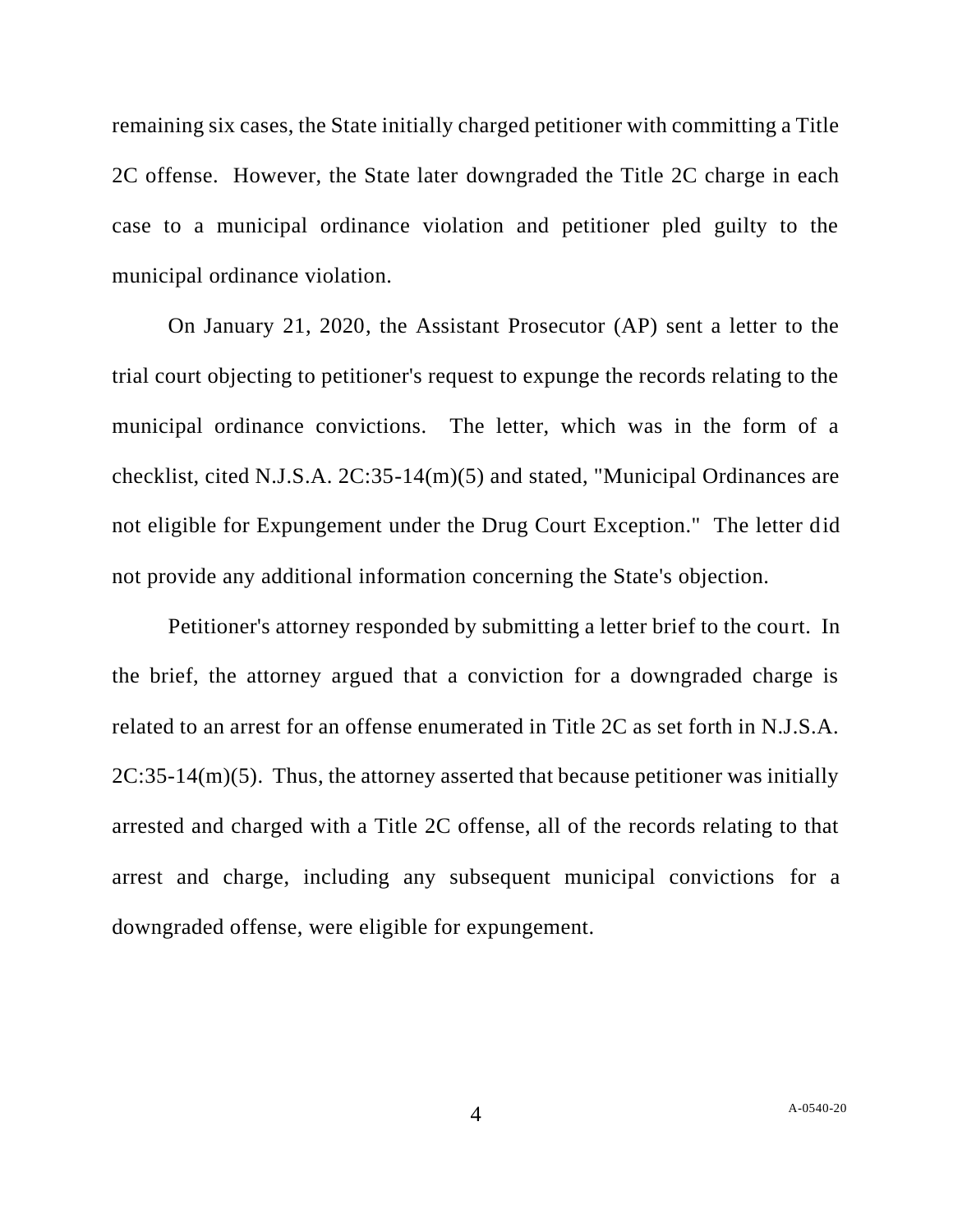Petitioner thereafter filed an amended petition to address other concerns

raised by the AP. The AP did not reply to petitioner's brief or to the amended petition.

On June 16, 2020, the trial court issued an order scheduling an August 14, 2020 hearing on the petition. The AP later sent petitioner's attorney a letter that was dated August 18, 2020. In part, the letter stated:

> The abovenamed individual has applied for an expungement. The hearing date was August 14, 2020. This matter was granted-in-part and denied-in-part pending [a] proper order being submitted to this office. We have enclosed a copy of a Denied-In-Part and Granted-In-Part Order Granting Expungement for wording and format. The order submitted was missing information.

The letter instructed the attorney to omit any reference in the amended order to petitioner's six municipal court convictions. The attorney complied with the AP's request and submitted the amended order.

The trial court signed the order on October 2, 2020. The order states that the petition was denied in part and granted in part "for the reasons stated on the record on August 14, 2020."

Other than the October 2, 2020 order, the trial court never communicated in any fashion with petitioner or his attorney concerning the petition or any decision it may have reached in this matter. The order did not identify what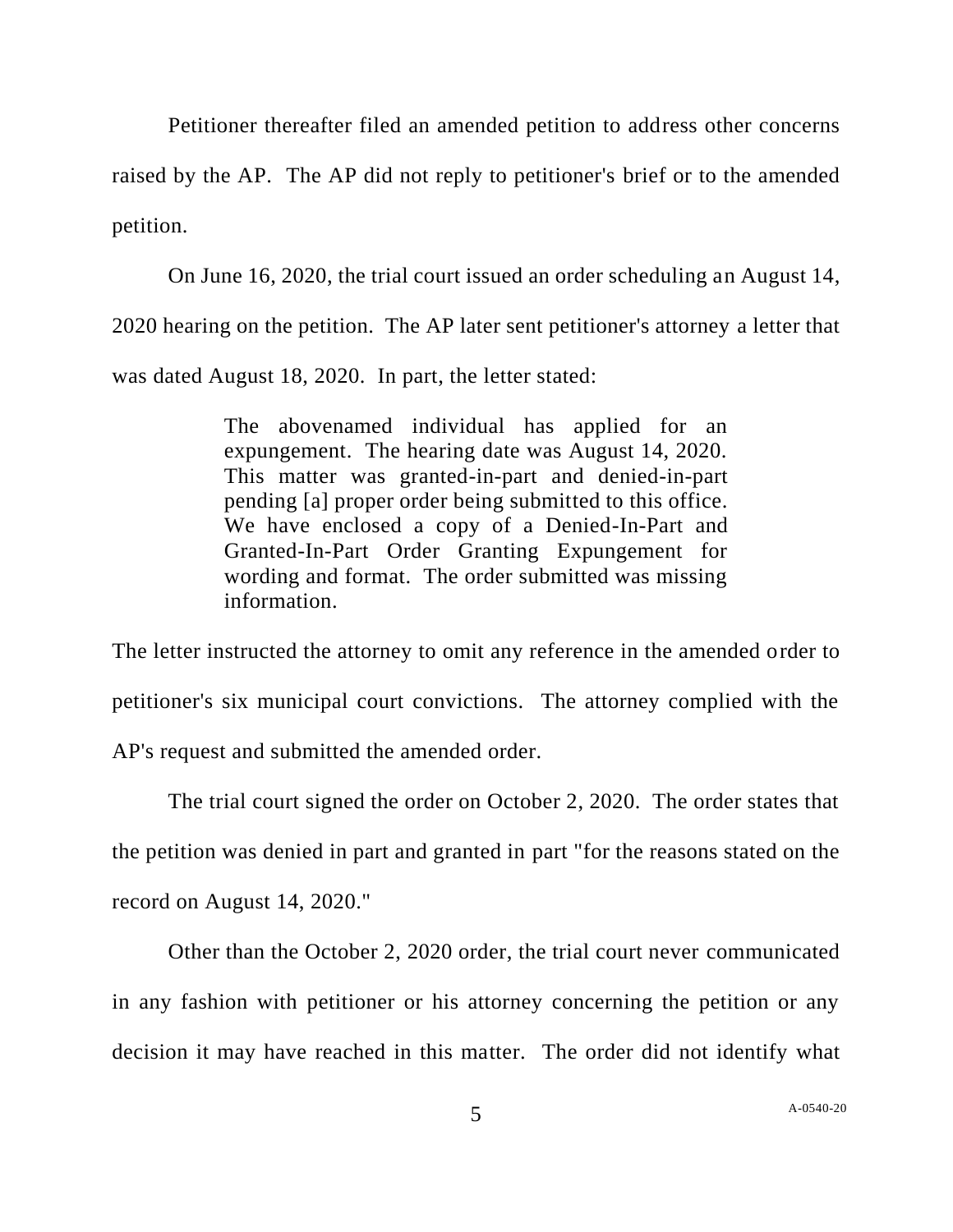portion of the petition was denied. Assuming this provision refers to the six municipal convictions, the court did not explain the basis for its ruling. When petitioner's attorney contacted the court to obtain a transcript of the August 14, 2020 hearing mentioned in the October 2, 2020 order, the clerk's office advised the attorney it was unable to locate any hearing on the record on the requested date. The trial court staff also had no record of an August 14, 2020 hearing.

Under these circumstances, we are unable to review this matter. The trial court stated it conducted a hearing, but it did not. The court did not make any findings of fact or conclusions of law as required by Rule 1:7-4(a). It did not address the parties' conflicting positions on whether municipal convictions that result from downgraded or dismissed Title 2C charges are eligible for expungement under N.J.S.A.  $2C:35-14(m)(5)$ . The court did not even engage with petitioner or his attorney and inexplicably appears to have relied upon the AP to apprise them of its decision. We trust the court will not use this unacceptable procedure in future expungement cases.

Therefore, we vacate the portion of the court's order denying petitioner's request to expunge the records related to his six municipal convictions. In so ruling, we recognize that ultimately the issue to be determined is likely to be one of statutory interpretation, normally a question we could address de novo